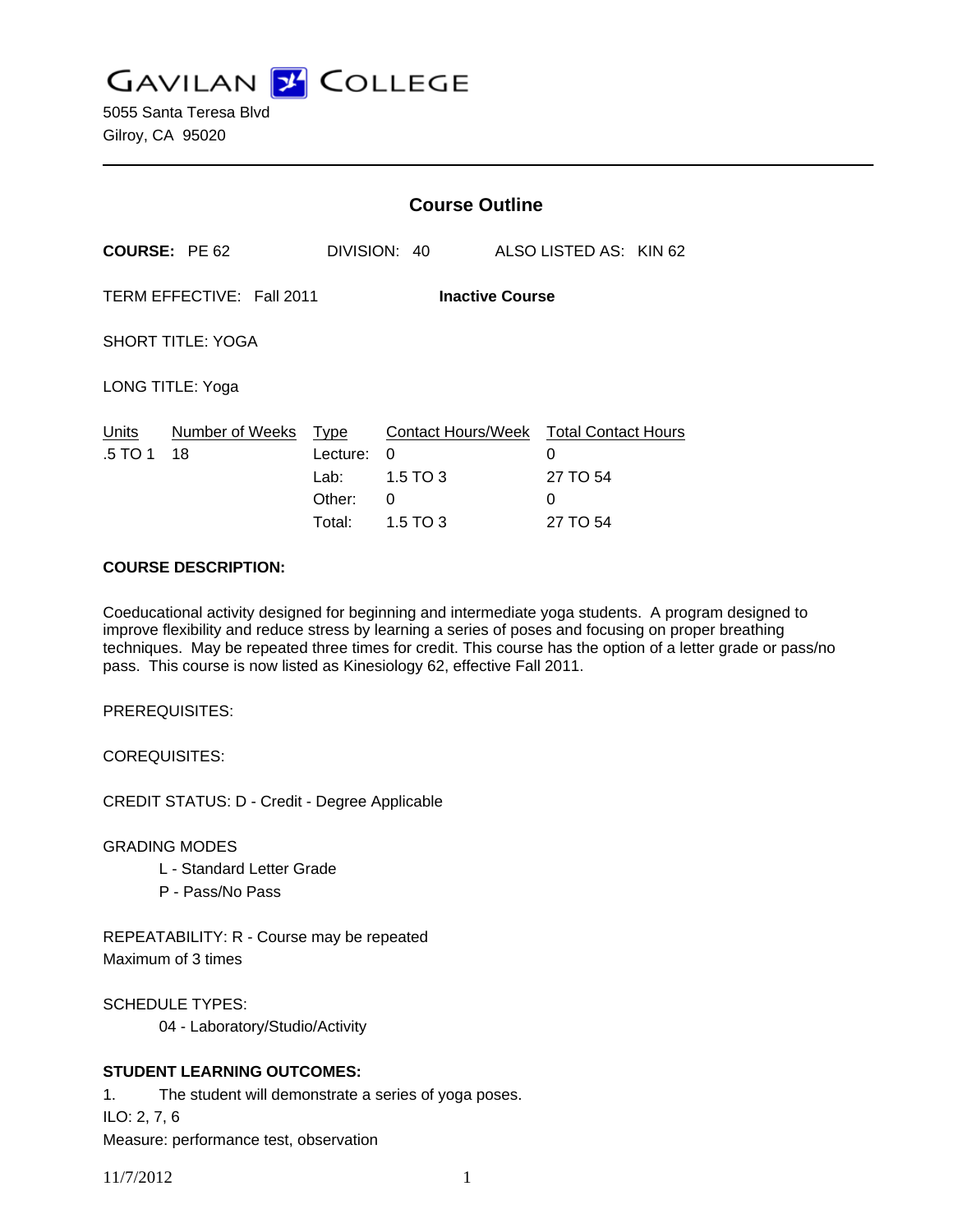2. The student will execute proper breathing techniques specific to yoga.

ILO: 2, 7, 6

Measure: demonstration, observation

3. The student will describe the benefits of yoga as a stress reducer.

ILO: 1, 2, 4

Measure: discussion, written exam,

written self evaluation

4. The student will discuss the benefits of including yoga as a lifelong activity.

ILO: 1, 2, 5, 6, 7

Measure: written exam, group discussion

# **CONTENT, STUDENT PERFORMANCE OBJECTIVES, OUT-OF-CLASS ASSIGNMENTS**

Inactive Course: 11/08/2010

This course is now listed as Kinesiology 62, effective Fall 2011.

Curriculum Approval Date: 04/28/2008

6 - 12 Hours

Course overview, including learning outcomes, course requirements, and grading. Students will be introduced to basic spinal movements: twists, forward flexion, hyperextension, and lateral flexion in seated, standing, prone, supine, balancing, or inverted positions. This may include: Cat, Dog, Child, Down Dog, Plank, Mountain, Straddle, Half Straddle, and Cobbler. A glossary of terms will be presented to familiarize students with yoga terminology. An explanation will be given regarding pose benefits and the benefits of yoga as a stress reducer. Beginning yoga breathing techniques will be introduced, such as Dirga Pranayama, Ujjayi Breath, and Kapalabhati Breath. Introduction to basic flow techniques, linking poses together with simple sequencing will be taught. Meditation techniques presented will include the beginning levels of Savasana. A progressive relaxation series will be explored within the context of Savasana.

SPO: Students will explain the benefits of yoga and be able to demonstrate correct alignment in basic poses such as Plank, Mountain, and Downward Facing Dog. They will describe and perform yoga breathing (paranayama) techniques.

# 6 - 12 Hours

More complicated flows will be introduced, including a warm-up flow which could be used as an introduction to each class. Poses moving through the various body planes (sagittal, coronal, and transverse) will be included, as will basic poses to open the hips, spine, and shoulders. This could include Forward Fold, Chatteranga, Cobra, Extended Dog, Boat (upper and lower), Bridge, Tree, Pigeon, Squats, and Happy Baby. Students will be introduced to the use of props to modify movement, such as straps, blocks, and bolsters.

SPO: Students will be able to correctly demonstrate Ujjayi Breath and Dirga Pranayama. Forward Bend, Boat, Bridge, Tree, and Airplane poses will be demonstrated. They will experience the use of exercise props.

## 6 - 12 Hours

A midterm covering pose identification, correct alignment, the benefits of yoga, and yoga terminolgy may be given. Students will continue to build upon poses and sequencing techniques, adding more difficult poses if appropriate. Students will be able to demonstrate modification of poses to accommodiate limitations. Breathing techniques should be incorporated to synchronize with various poses. Stamina will be built as poses are held for longer durations.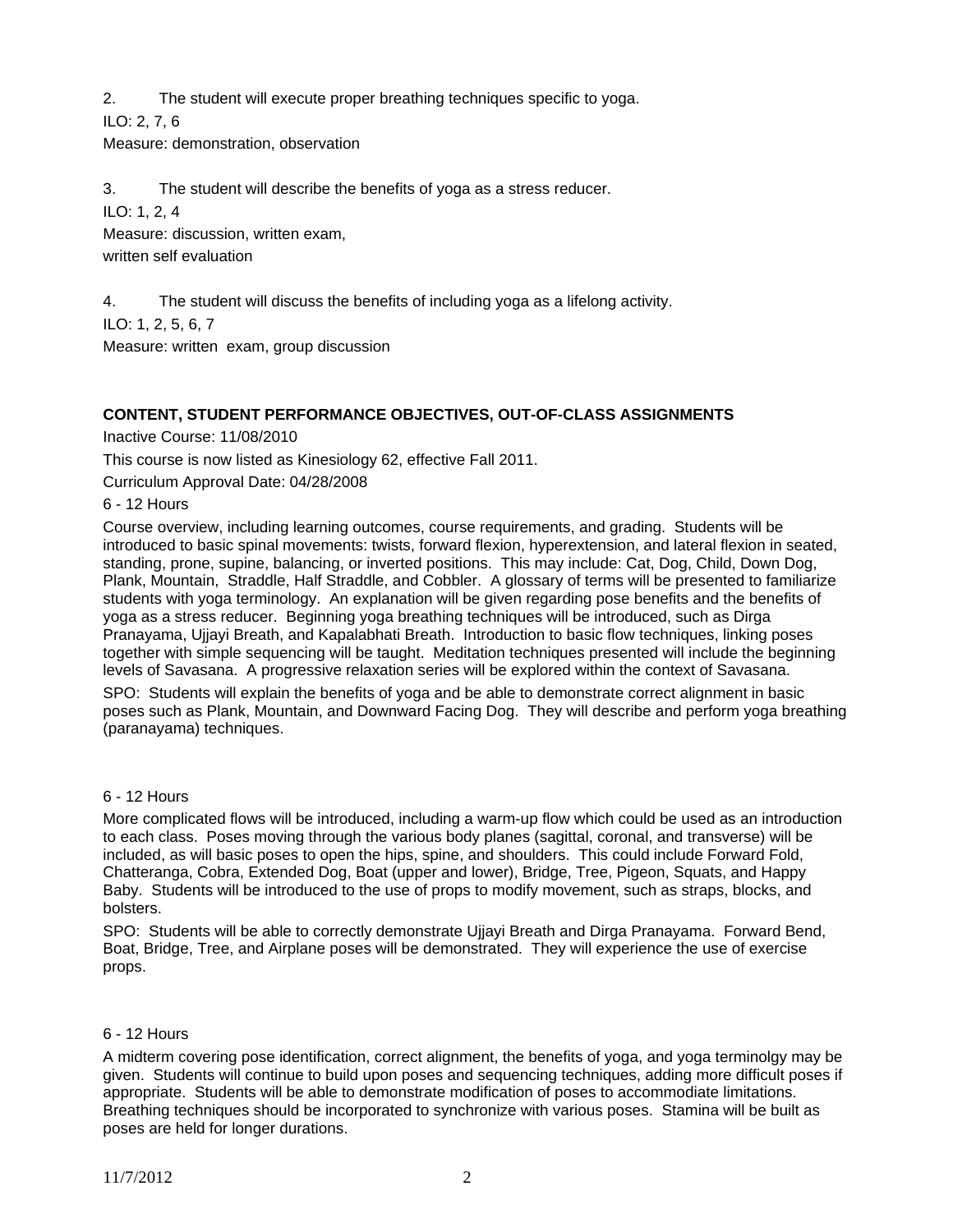SPO: Students will continue to perform the poses learned earlier in the class. They will utilize correct breathing techniques. They will demonstrate a variety of poses in a flowing sequence.

#### 7.5 - 15 Hours

Students will continue to build upon skills. Poses such as Camel, Bow, Warrior, and Triangle will be introduced. Half Moon, Reverse Half Moon, and Kingdancer may also be included. Additional sequencing techniques and meditation techniques, such as creative visualization will also be introduced. Review for final, including practicing correct pose alignment, sequencing, and breath work. Students will be asked to complete a written personal reflection of their experience in the class. Points to include are personal and physical growth and change, body awareness, and stress reduction.

SPO: Students will demonstrate a variety of poses, including the Camel, Bow, and Warrior. They will perform a sequencing of poses. The student will describe two types of meditation techniques.

#### 2 Hours

Final. Could be a practicum: demonstration of correct pose alignment, sequencing, and breath work, written: reflective paper on course experience, and/or written test.

This is a skill building class. The student's skills or proficiencies will be enhanced by spervised repetition and practice in class.

## **METHODS OF INSTRUCTION:**

Demonstration, Lecture, Discussion

### **METHODS OF EVALUATION:**

The types of writing assignments required: Other: Journal, written self-assessment The problem-solving assignments required: None The types of skill demonstrations required: Performance exams The types of objective examinations used in the course: Multiple choice True/False Matching items Completion Other category: Requires student participation The basis for assigning students grades in the course: Writing assignments: 10% - 20% Problem-solving demonstrations: 0% - 0% Skill demonstrations: 35% - 60% Objective examinations: 0% - 10% Other methods of evaluation: 35% - 60%

## **REPRESENTATIVE TEXTBOOKS:**